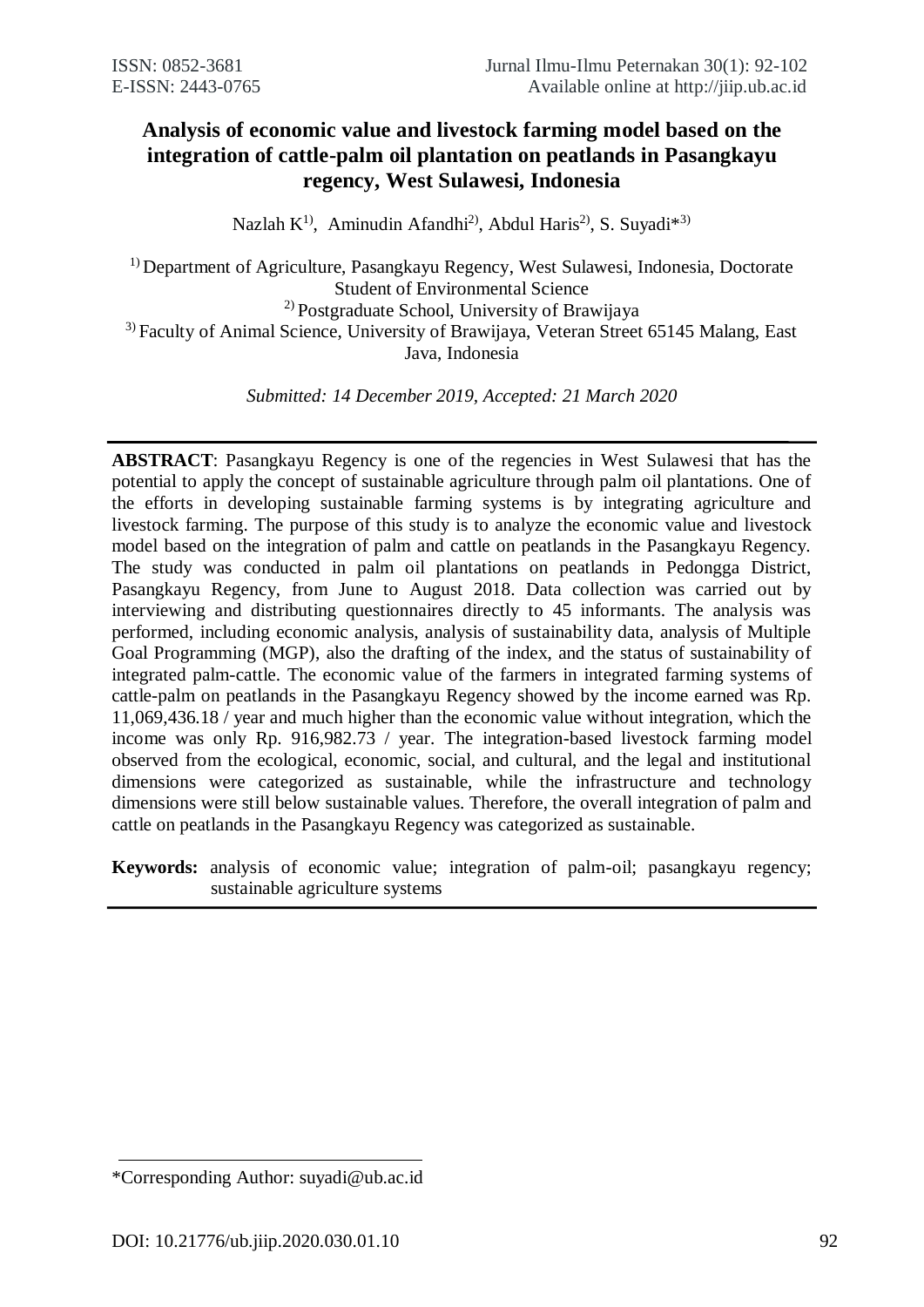## **INTRODUCTION**

Improving the farming system requires alternative technology as an effort to improve land productivity and increase farmers' incomes. The effort was carried out through the livestock business system technology that applies the concept of sustainable farming systems. The livestock development approach can be directed at developing integrated farming systems. Cattle as a livestock commodity is one of the meat-producing resources with high economic value, as well as other products such as leather, bones, and manure. Cattle integrated with plants can utilize byproducts of plants (crop residues) for animal feed. On the other hand, cattle can provide raw materials for organic fertilizer as a source of nutrients required for the plants.

Pasangkayu Regency is one of the regencies in West Sulawesi that has an area of 13,679 ha of palm oil plantations that have not yet produced, 28,417 ha of which is productive, and 709 ha that is not productive. Palm plantation waste can be used as food for cattle. These wastes include palm oil fronds, palm oil fruit juice, palm oil empty fruit bunches, palm kernel cake, and palm oil sludge. Not all palm oil waste can be used for animal feed directly, but it must go through physical, chemical, biological, or combination processing. Palm oil industry by-products (IKS) have enormous biomass as a source of cattle feed. IKS byproducts that are used as a food source have been extensively studied in Malaysia since 1986 (Zahari et al., 2003). The Agricultural Research and Development Agency has researched palm oil and cattle waste. The results concluded that the integration of palm oil could increase the productivity of palm oil, improve the plantation land ecosystem, and increase beef supply (Mathius, 2008). The purpose of this study is to analyze the economic value and livestock model based on the integration of oil-palm and cattle on peatlands in the Pasangkayu Regency.

### **MATERIALS AND METHOD Area Study and Data Collection**

This research was conducted in peatland palm oil plantations in Pedongga District, Pasangkayu Regency, from June to August 2018. Data collection techniques were carried out using incidental techniques by interviewing and distributing questionnaires directly to 45 respondents (Sugiyono, 2012). Selected resource persons are integrated or unintegrated palm landowners with cattle in the research location.

## **Economic Analysis**

An economic analysis of the costs and income of the integrated and unintegrated peatland palm oil processing system was obtained by recording all costs of palm oil and cattle production for one year. Palm oil production cost data needed are the costs of problem identification and analysis, pruning, herbicide, fertilizer, labor, and harvest costs. In contrast, the costs for cattle are the purchase of seeds and the cost of raising cattle. Revenue was calculated with the price of the product multiplied by the number of products. The calculation of the income of palm oil farmers who do integration or not integrated with cattle are:

## **1. Income**

Income, according to Sudarsono (1995), is the result of revenue reduced by total costs, with the following formula:

# $I = TR - TC$

where:  $I =$ Income (Rp),  $TR = Total Revenue (Rp)$  $TC = Total Cost (Rp)$ 

# **2. R/C Ratio**

According to Sudarsono (1995), efficiency is defined as an effort to allocate inputs to get maximum production. The efficiency level of farming can be assessed from the results of a comparison between the output value and the input value. Efficiency in economic analysis acts as a measuring tool to measure or find out the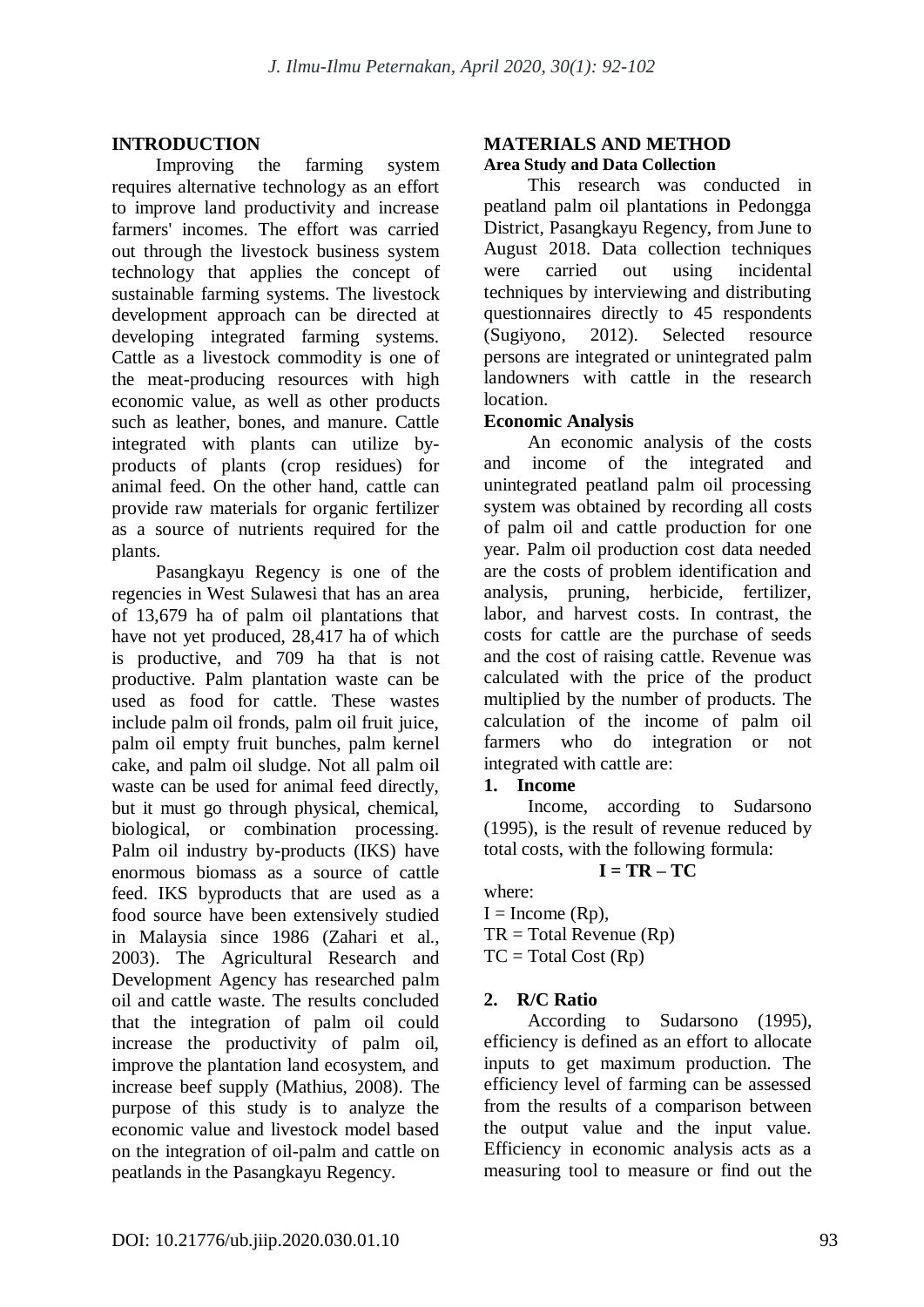benefits of the business. The formula for calculating efficiency is as follows:

### **R/C ratio = TR/TC**

where:

R/C ratio = Comparison between revenues and costs

TR = Total Revenue (Rupiah. Year-1)

 $TC = Total Cost (Rupiah. Year-1)$ 

### **Analysis of Sustainability Data**

The analytical method used was the RAP Palm-Beef Cattle (Rapid Appraisal for Palm-Beef Cattle Pasangkayu) ordination technique. This method is a statistical technique by the multidimensional transformation of the Local Economic Development and Weight Determination Program for PEL Aspects. Analysis of the sustainability of the integrated management of palm oil and cattle was carried out with the Multi-Dimensional Scaling (MDS) approach, which is the development of the SBH RALED method used to assess the sustainability status of the integrated palm oil and cattle. The RALED program is a modified program from the RAPFISH (Rapid Assessment Techniques for Fisheries) program developed by the Fisheries Center, University of British Columbia, Canada.

The stages of this analysis are carried out through determining the attributes of the sustainability of the integration of palm oil and cattle, which cover five dimensions, namely ecology, economy, society and culture, infrastructure and technology, and law and institutions.

### **Drafting of Index and Sustainability Status of Palm-Cattle Integration**

The score results of each attribute were analyzed with Multi-Dimensional Scaling (MDS) to determine the point that reflects the position of sustainability towards the two reference points, namely the good point and the bad point. The approximate score of each dimension was expressed on the worst scale (bad) 0 percent to the best (good) 100 percent. The score, which is the value of the sustainability index for each dimension, can be seen in the following Table 1.

Table 1. Category of sustainability status for the integrated palm-cattle based on the index value of the RALED SBH analysis

| Index Value | Category                   |
|-------------|----------------------------|
| $0 - 25$    | Bad (Unsustainable)        |
| $26 - 50$   | Less (Less Sustainable)    |
| $51 - 74$   | Enough (Quite Sustainable) |
| $75 - 100$  | Good (Very Sustainable)    |

Multi-Dimensional Scaling (MDS) analysis, in addition to determining the value of the sustainability index, also provides leverage analysis, which is to find out the attributes that are sensitive to the sustainability of palm-cattle integration and the value of Monte Carlo as a comparison of the sustainability index value of palmcattle integration. Each attribute on each dimension was given a score based on the scientific judgment of the respondents. Scores range from 0 - 2 starting from bad 0 (zero) to good 2 (two). Based on the MultiDimensional Scaling (MDS) method, the position of sustainable points can be visualized through the horizontal axis and vertical axis.

The point rotation process can be visualized with a continuous index score of 0 percent (bad) and 100 percent (good). If the system under study had a continuous index value greater than or equal to 50 percent, then the system was said to be sustainable. If the index value was less than 50 percent, the system was considered unsustainable (Figure 1).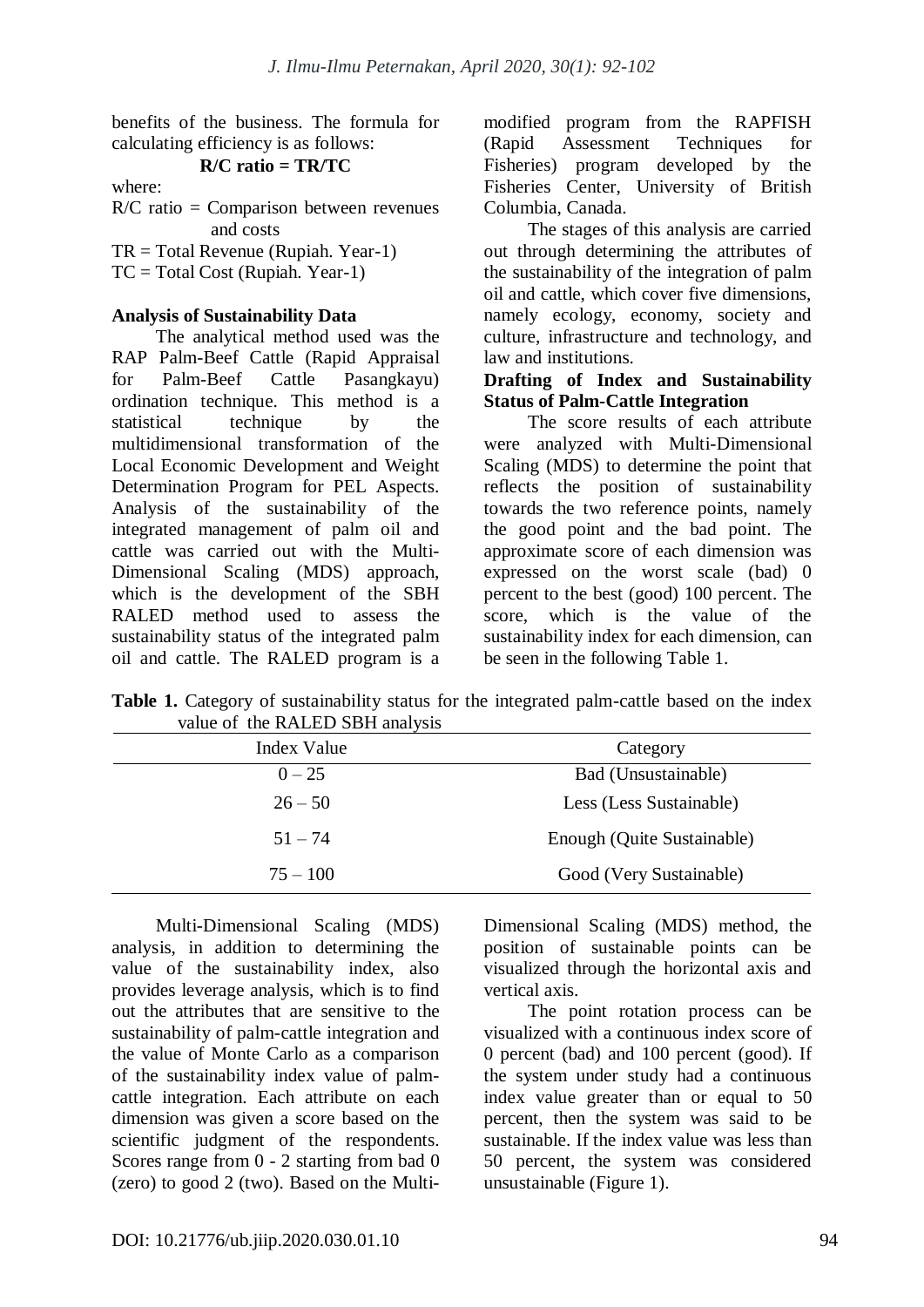

Figure 1. Illustration of the sustainability index for palm oil and cattle integration by 50 percent (sustainable).

### **Multiple Goal Programming (MGP) Analysis**

MGP analysis was used to obtain optimization of the integration of oil-palm and cattle on peatlands in the Pasangkayu Regency. This concept makes it possible to include various objectives in producing optimization solutions. The mathematical

equation used in this analysis consists of two functions, namely (1) the objective function equation and (2) the constraint function equation. The equation of the objective function mathematical model in the MGP model in this study which is an integrated palm oil plantation business with beef cattle was formulated as follows:

$$
Z_{min}=P_1d_1^-+P_2d_2^-+P_3d_3^-+P_4d_4^-
$$

where:

- P1: maximizing peatland palm oil yields as the 1st priority goal
- P2: maximizing the net income of palm oil farmers from peatland palm oil plantations as the  $2<sup>nd</sup>$  priority goal
- P3: maximizing the net income of palm oil farmers who integrate with cattle on peatland palm oil plantations as the 3rd priority goal
- P4: maximizing the acquisition of animal feed from palm leaf and fronds waste from peatland palm oil plantations as the  $4<sup>th</sup>$  priority goal

#### **RESULTS AND DISCUSSION**

## **Economic Value in the Integration System of Cattle-Palm in Peatland Palm oil Plantations**

The integrated system of oil palm plantation and cattle in the Pasangkayu Regency was carried out indirectly because the cow pen was located near the palm oil plantation area. Cattle feed was obtained from palm oil plantations, while waste from the pen was processed first before being turned into fertilizer for palm oil plantations. The income of palm oil farmers was distinguished based on income from the palm oil and cattle business. The results of the Bangun (2010) showed that farmers' income in Riau Province before integrating the cattle-palm was Rp. 14,872.18 / 8 months and after integrating the cattle-palm was Rp. 19,804,571 / 8 months or Rp. 2,475,571 per breeder every month.

Based on the analysis results of the integration of palm and cattle on peatlands in the Pasangkayu Regency, the income earned was Rp. 11,069,436.18 / year, while the income of peatland palm oil farmers without integration was Rp. 916,982.73 / year. The low income of palm oil farmers in the study location was caused by the very low price of FFB; hence the farmers suffered losses. The results of interviews and data analysis showed that 12 farmers out of 45 respondents suffered losses. However, the integration of oil-palm and cattle can reduce the losses of farmers because of the income from raising livestock.

The results of research on the integration of oil-palm plantation and cattle on peatlands in Pasangkayu Regency, West Sulawesi Province, showed that the contribution of cattle to the income of palm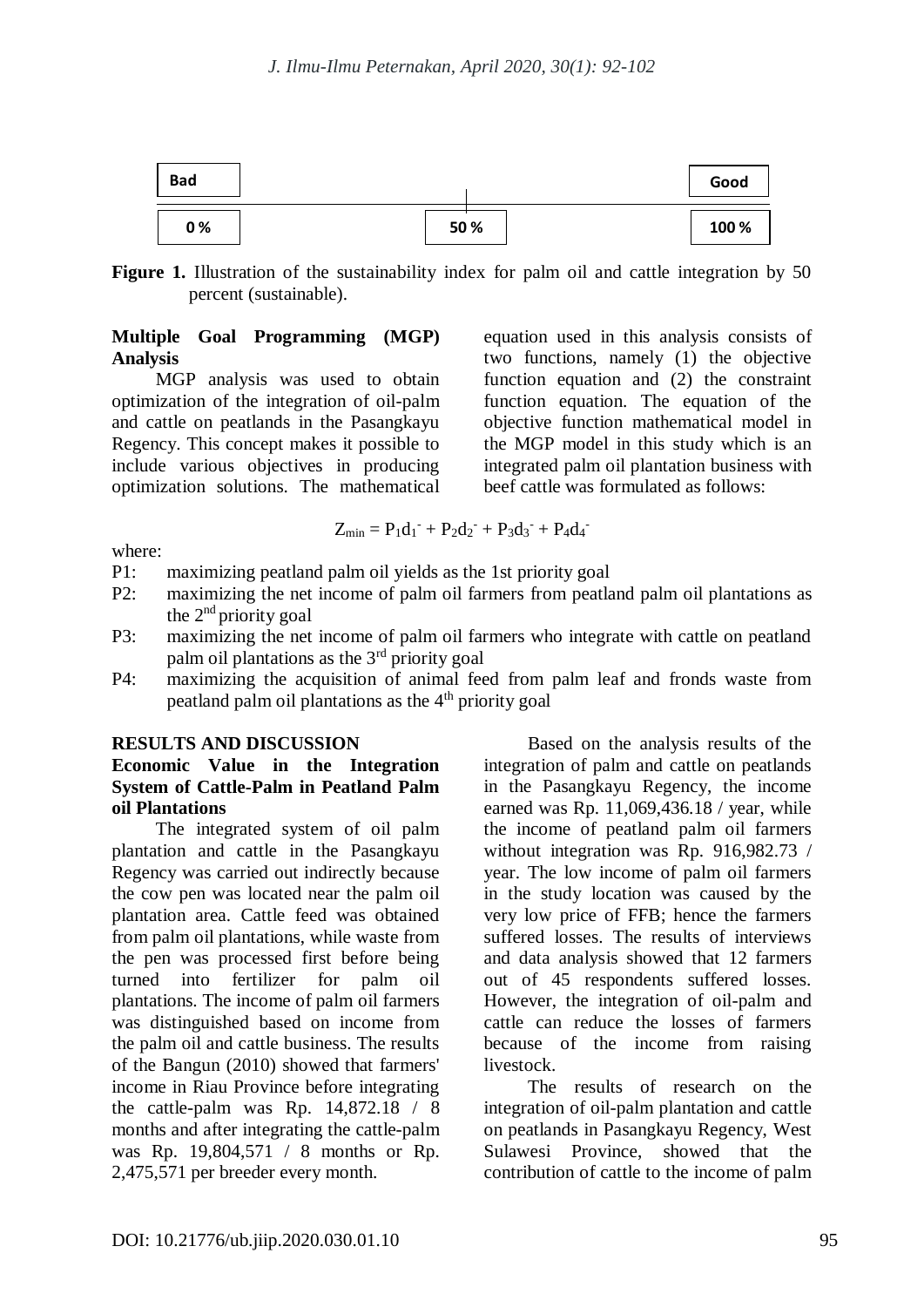oil farmers is Rp. 10,152,453.45 / year or Rp. 846,037.79 / month. Based on this, it can be concluded that the palm oil plantation business integrated with cattle has a very large contribution. According to Soehadii (1993), the amount of the contribution of the income to the farmer's household depends on the size and business objectives, where the livestock business, which is part-time household is less than 30%, the business branch is 30% to 70%. The main business or industrial business is 70% to 100%.

Thus, it can be concluded that the cattle business was the main source of income in the integration of cattle-palm in Pasangkayu Regency. Based on observations at the location at the time of data collection, many palm oil farmers suffered losses due to high production costs. Meanwhile, palm oil sales were very low, ranging between Rp. 763.87 - Rp. 1,009.11 / kg FFB. The integration of palm oil and cattle in peatland palm oil plantations has a significant effect on the profits/income of palm oil farmers.

The results of the business feasibility analysis based on the average R / C ratio obtained by the integration of cattle-palm oil on peatlands was 1.55, while the average R / C ratio obtained by palm oil plantations without integration was 1.09. These results indicated that the integrated cattle-palm effort is feasible. Palm oil plantation has potential waste such as leaves, fronds, empty bunches, shells, fruit fibers, palm oil mud, and palm kernel cake, which can be used as animal feed.

This waste contains dry matter, crude protein, and crude fiber, which nutritional value can be utilized as ruminant animal feed ingredients (Nurhayu et al., 2013). Farmers who integrate their palm oil plantations with cattle can also utilize the waste in the form of palm oil fronds originating from their plantations as beef forage feed.

According to Jaelani et al. (2014), the production of palm oil fronds is estimated at 6.3 tons/ha/year, assuming 130 hectares are planted per hectare, and each tree produces 22 stems, and each trunk weighs 2.2 kg. Based on the results of research on peatland palm oil farmers in Pasangkayu Regency, West Sulawesi Province, with a total of 136 trees per hectare, the production of palm oil fronds was 2,626.77 kg of dry material per hectare per year or 7,197 kg of dry material per hectare per day. If it is assumed that 2-4% dry matter needs are based on body weight (Arora, 1995) or an average of 3% of body weight with a bodyweight of 250 kg, then palm leaves and fronds waste can fulfill the needs of 2-3 cattle/day.

#### **The Cattle-Palm Integration Model in Peatland Palm oil Plantations Dimension of Ecology**

The results of the analysis of the sustainability index of the ecological dimension based on beef cattle farms areas were 55.95% or with a quite sustainable category. The results of the sustainability index value of the ecological dimension can still be improved through sensitive attributes. Sensitive attributes influence the value of the ecological dimension of the sustainability index through leverage analysis. The results of the Leverage analysis of the ecological dimension had four attributes that are sensitive to the value of the ecological dimension of the sustainability index, including: (1) cleanliness of the pen; (2) level of land use for agriculture and livestock farming; (3) land (soil fertility) and (4) beef cattle maintenance systems. Sensitive attributes are 50 percent greater than the scale  $(> 3)$ .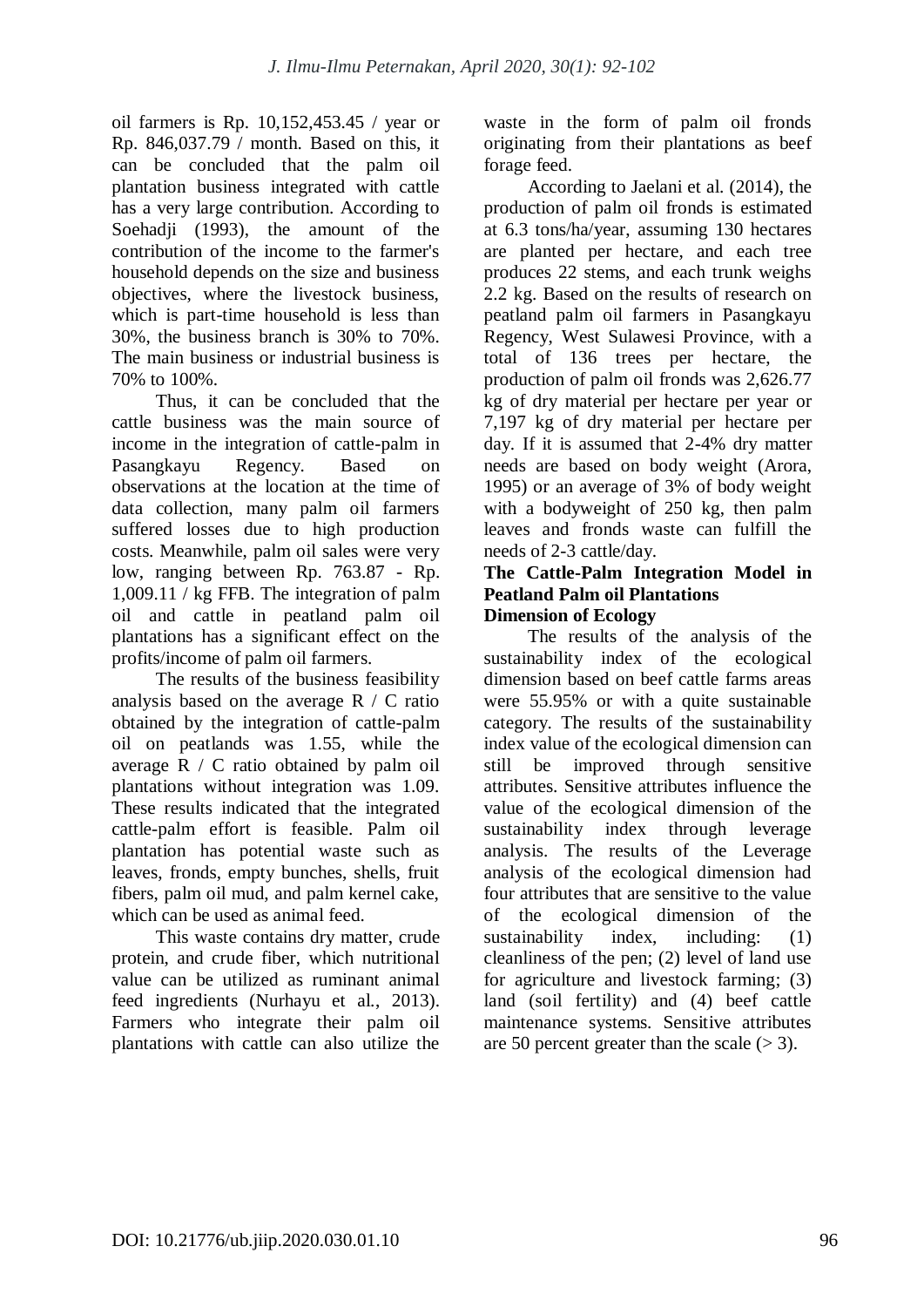

**Figure 2.** The value of each ecological dimension attribute.

#### **Economic Dimension**

The results of the analysis of the sustainability index of the economic dimensions of the beef cattle farms-based areas were 58.79% or with a quite sustainable category. Based on the Leverage analysis results, three attributes

are sensitive to the value of the economic dimension of the sustainability index, including (1) availability of the feed industry; (2) the amount of livestock business subsidies; (3) changes in the Regional Government Budget value in the livestock sector (last five years).



**Figure 3.** The value of each economic dimension attribute.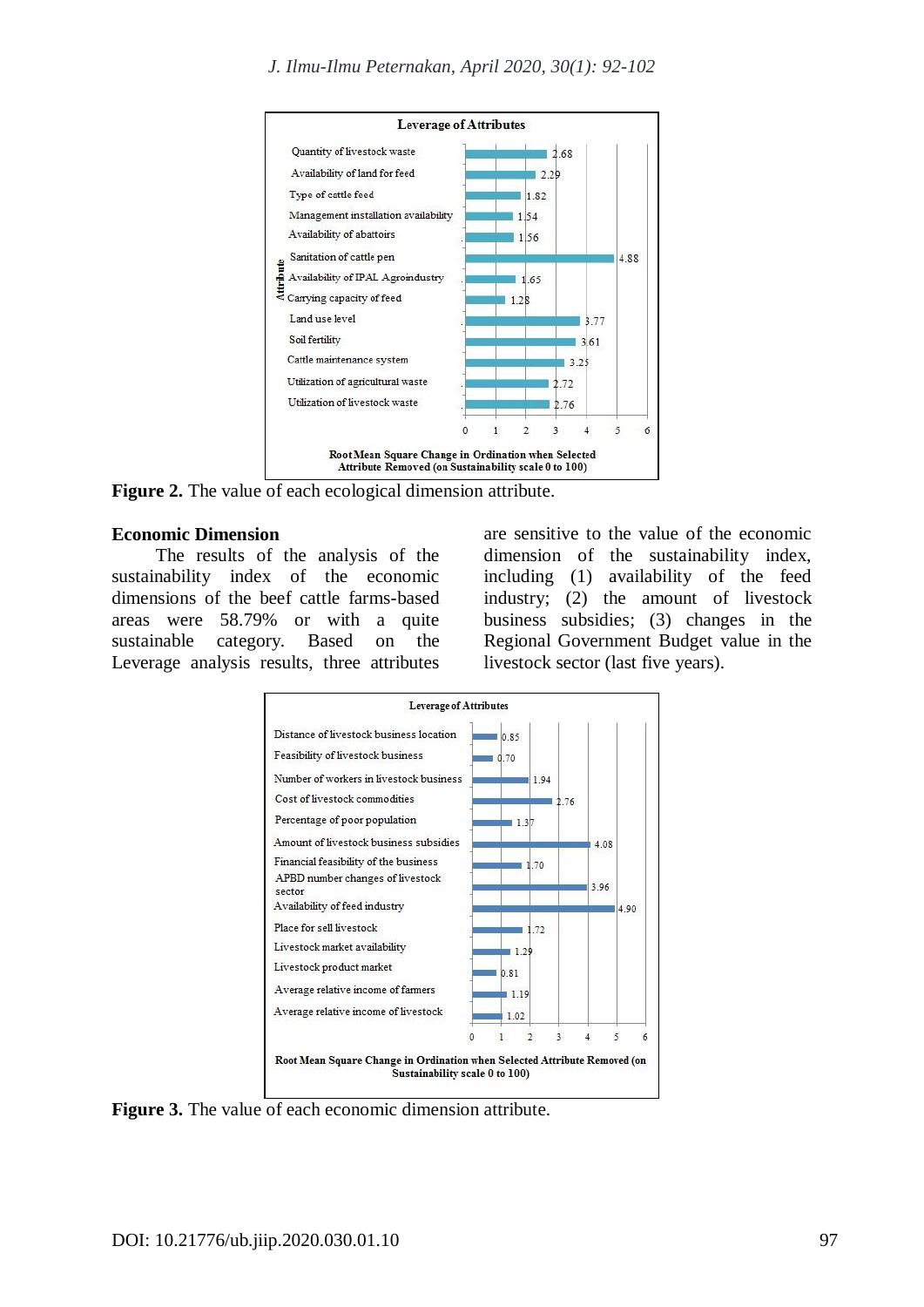#### **Social and Cultural Dimensions**

The results of the analysis of the sustainability index of the social and cultural dimensions for beef cattle farms-based areas were 54.10% or with a quite sustainable category. Based on the Leverage analysis results, five attributes are sensitive to the value of the social and cultural dimension of the sustainability index, including (1) frequency of counseling and training; (2) the rate of absorption of agricultural labor; (3) the frequency of conflicts related to livestock farming; (4) alternative business besides livestock agribusiness; (5) the level of employment of livestock agro-industry labor.



**Figure 4.** The value of each social and cultural dimension attribute.

#### **Dimensions of Technology and Infrastructure**

The results of the analysis of the sustainability index of technology and infrastructure dimensions for beef cattle farming-based areas were 33.28% or less sustainable. Based on the Leverage analysis results, six attributes are sensitive to the value of the technological and infrastructure dimensions of the sustainability index, including: (1) information and transportation technology; (2) availability of agribusiness facilities and infrastructure; (3) technology for processing livestock products; (4) livestock / agro-industry waste treatment technology; (5) availability of facilities and public infrastructure; (6) the level of mastery of animal husbandry cultivation technology.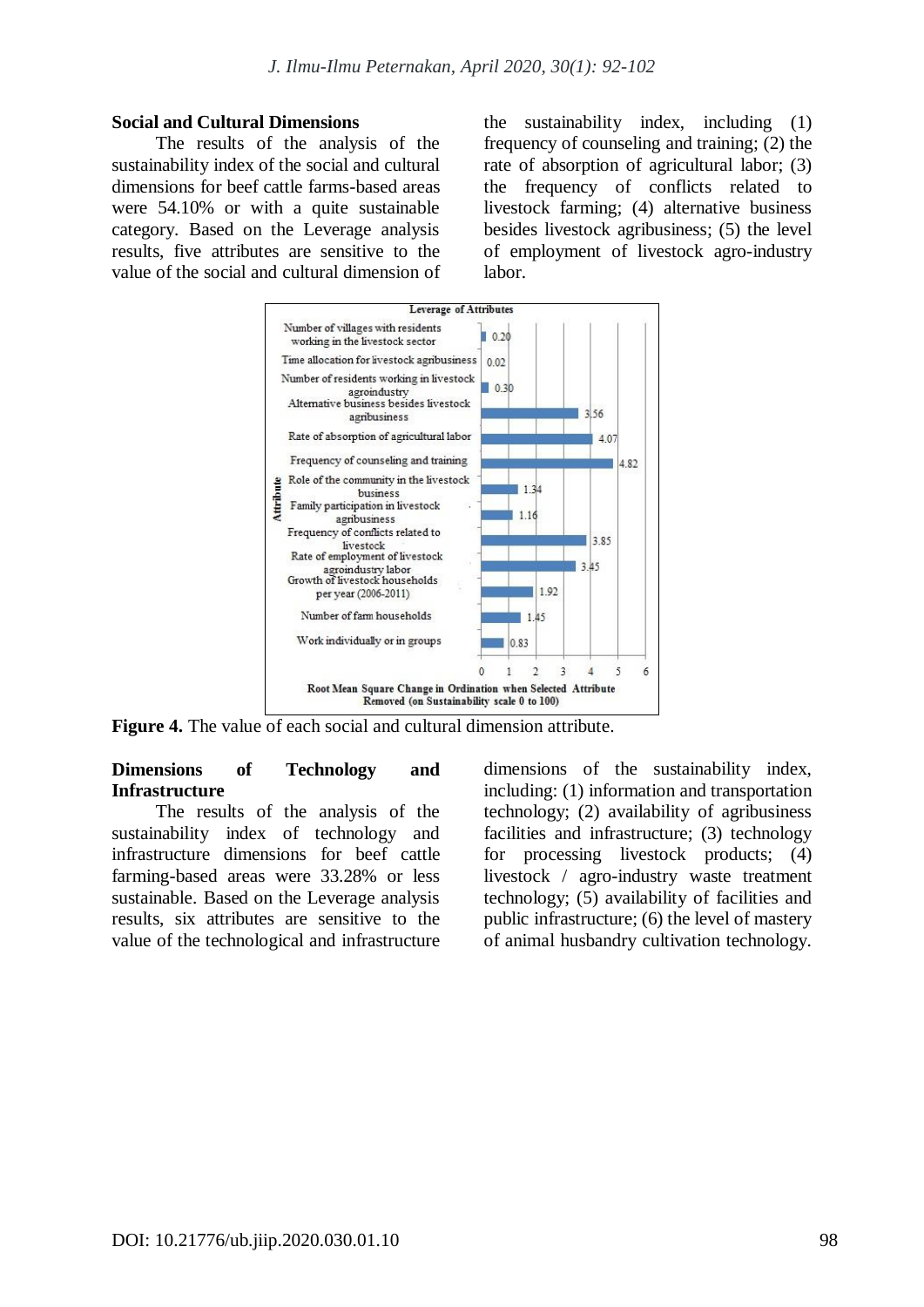

**Figure 5.** The value of each technological and infrastructure dimension attribute.

#### **Legal and Institutional Dimensions**

Based on the analysis results, the sustainability index of the legal and institutional dimensions for beef cattle farming-based areas were 53.87% or with an entirely sustainable category. Based on the Leverage analysis results, two attributes were sensitive to the value of the legal and institutional dimension of the sustainability index, including: (1) livestock farmer groups; (2) agricultural extension institutions.



**Figure 6.** The value of each legal and institutional dimension attribute.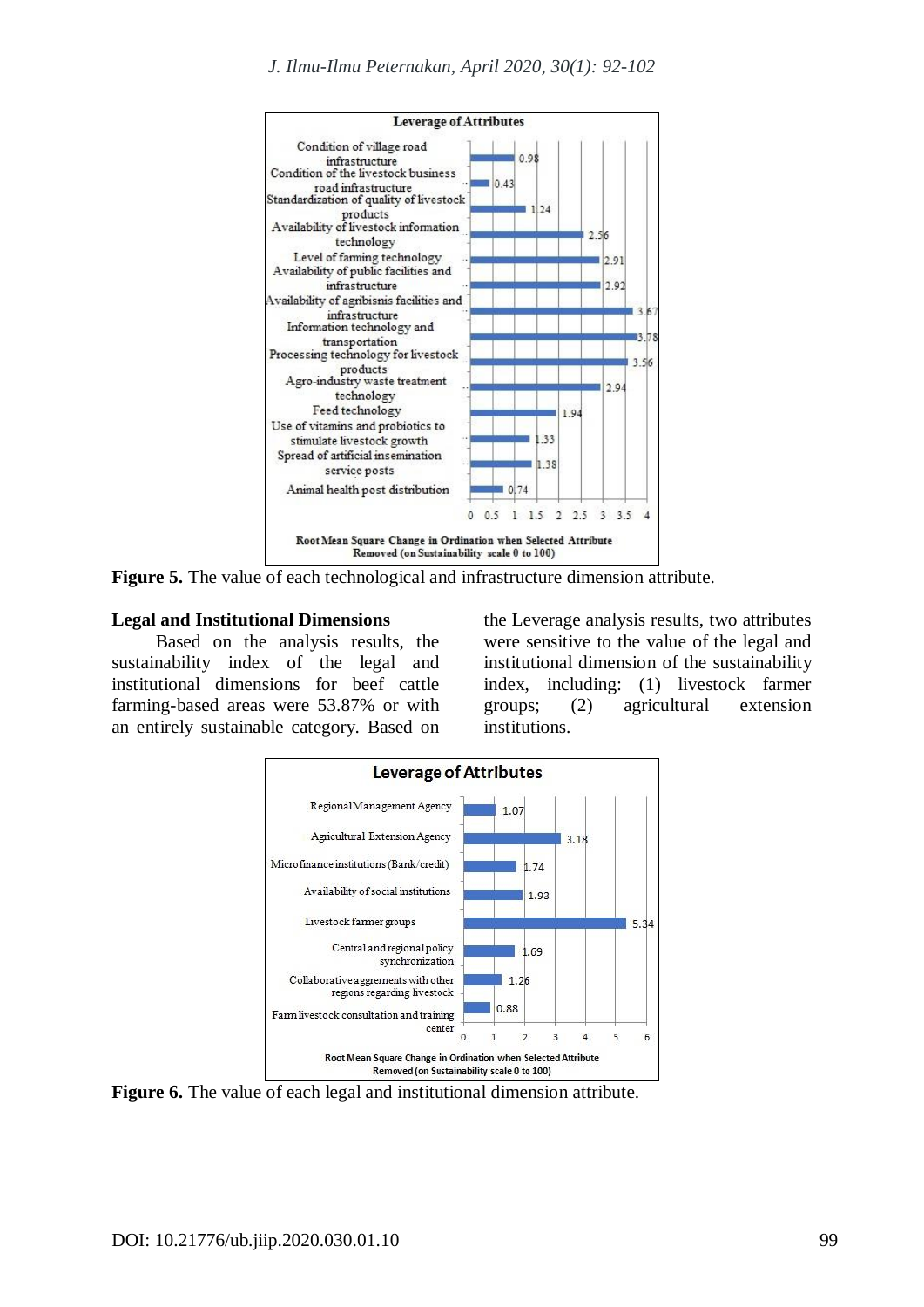

**Figure 7.** Kite diagram

### **Optimizing the Integration of Peat-Palm oil Peat**

The optimal conditions using the MGP approach showed higher values than the real conditions (Table 2).

It means that farmers still have the opportunity to improve their farming to achieve optimal conditions by implementing the integration of palm oil according to optimal conditions. A comparison of the real conditions with the optimization conditions of peatland oilpalm integration efforts in the Pasangkayu Regency in one year can be seen in Table 2.

| <b>Table 2.</b> The results of the optimization of the integration of palm and cattle peatlands in |  |  |  |  |
|----------------------------------------------------------------------------------------------------|--|--|--|--|
| Pasangkayu Regency                                                                                 |  |  |  |  |

| <b>Obstacles</b>           | Conditions    |               | Permissible conditions |              |  |
|----------------------------|---------------|---------------|------------------------|--------------|--|
|                            | Real          | Optimization  | Increase               | Reduction    |  |
| Goals                      |               |               |                        |              |  |
| <b>Palm Production</b>     |               |               |                        |              |  |
| (ton/ha/year)              | 11,97         | 16,00         | Infinity               | 17,26        |  |
| Palm Income                |               |               |                        |              |  |
| (Rp/year)                  | 916.982,73    | 3.500.000,00  | Infinity               | 3.500.000,00 |  |
| <b>Integration Revenue</b> |               |               |                        |              |  |
| (Rp/year)                  | 11.069.436,18 | 15.000.000,00 | Infinity               | Infinity     |  |
| <b>Potential Waste</b>     |               |               |                        |              |  |
| (Kg/ha/year)               | 1.842,15      | 6.000,00      | Infinity               | 4.777,97     |  |
| Functional                 |               |               |                        |              |  |
| Land Area (ha)             | 1,426         | 2,00          | 2,59                   | Infinity     |  |
| Venture                    | 9.613.78      | 17.151.4      | Infi                   | 17.151.4     |  |
| Capital (Rp/year)          | 8,96          | 51,30         | nity                   | 52,00        |  |

Average palm oil production in the real conditions of palm oil farming can still be increased to infinity and at least 17.26 tons/ha/year. It means that real palm oil farming is theoretically still not optimal. According to Lubis (2008), palm oil FFB production can reach 31 tons/ha/year. If palm oil handling is not carried out optimally based on MGP optimization

analysis, it can reduce production to infinity. The average income of palm oil farmers who did not integrate with the real conditions was very low at Rp. 916,982.73 / year and can still be optimized to infinity, while the minimum income should be Rp. 3,500,000.00 / year (Table 2). The very low income from real palm oil farming is theoretically still not optimal. This was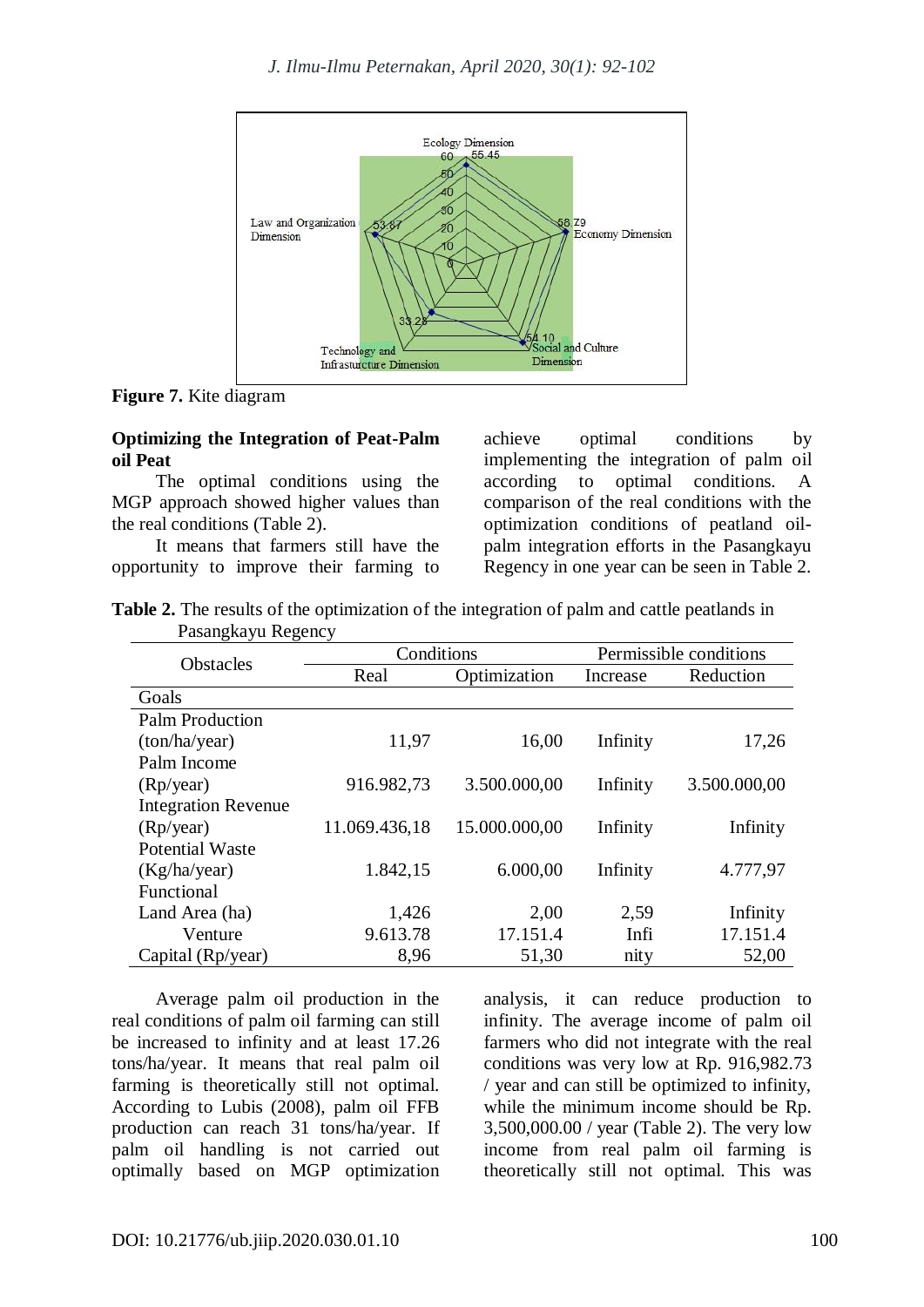caused by the low price of FFB, which applies with a large capital cost that can reach Rp. 9,613,788.96 / year, so the farmers are only able to keep their palm oil plants to survive.

The income of farmers who are integrating cattle and palm on peatlands can provide hope. The average income of palm oil farmers who integrate with real conditions is Rp. 11,069,436.18 / year and can still be optimized to infinity. This condition can also reduce income to infinity (Table 2). Theoretically, income on the integration of cattle-palm in peatlands can be optimized by taking into account several things such as increasing land tenure and reducing fertilization costs by utilizing cow manure waste as an alternative to inorganic fertilizer. Wahyono and Hardianto in Sodiq and Machfudin (2012), recommend that the development of beef cattle business must be supported by local specific sources of raw materials and oriented to the integration of plants and livestock. Aside from being relatively inexpensive, the integration of crops and livestock can also improve the fertility of the land and estate crops, which will create sustainable agricultural businesses, as well as the welfare of farmers through increased income and efficiency of farming (Yamin et al., 2010).

The potential of palm leaves and fronds as feed sources showed that the average waste in the real condition is still low and can be optimized to infinity, with a permissible decline in conditions of 4.78 tons/ha/year (Table 2). Production of palm leaves and fronds based on real conditions can supply up to 47.66% of the land capacity to accommodate livestock units. This condition can still be optimized when considering several things, namely through improving the quality of waste by processing physical, chemical, and biological biotechnology. Based on Hidayat and Hidayat(2017), 125 palm trees per hectare will produce a production of palm oil fronds of 6.06 tons/ha/year or 16.6 kg/ha/day.

## **CONCLUSION**

The economic value of the farmers in integrated farming systems of cattle-palm on peatlands in the Pasangkayu Regency was higher than the economic value without integration. Likewise, the average R / C ratio obtained by the integration of palm oil and cattle on peatlands was greater than palm oil plantations without integration.

The integration-based livestock farming model observed from the ecological, economic, social, and cultural, and the legal and institutional dimensions were categorized as sustainable, while the infrastructure and technology dimensions were still below sustainable values. However, the overall integration of palm and cattle on peatlands in the Pasangkayu Regency was categorized as sustainable. The integration of palm and cattle on peatlands in the Pasangkayu Regency in the real conditions was still lower than the optimal conditions. Optimization of palm oil can be carried out through the integration of palm oil and cattle on peatlands to reduce input and enlarge the output.

# **REFERENCES**

- Arora, S. (1995). *Pencernaan Mikroba Pada Ruminansia* (B. Srigandono (ed.); 2nd ed.). Gadjah Mada University Press.
- Bangun, R. (2010). *Pengembangan Sistem Integrasi Sapi-Kebun Kelapa sawit Dalam Peningkatan Petani di Provinsi Riau*. Badan Penelitian Dan Pengembangan Provinsi Riau.
- Hidayat, M., & Hidayat, A. A. A. (2017). Analisis Kelayakan Usaha Integrasi Sapi Potong Dan Perkebunan Kelapa Sawit Di Desa Karang Taruna Kabupaten Tanah Laut, Kalimantan Selatan. *Seminar Nasional Peternakan 3*.
- Jaelani, A., Gunawan, A., & Asriani, I. (2014). *Pengaruh Lama Penyimpanan Silase Daun Kelapa Sawit terhadap Kadar Protein dan Serat Kasar*. Universitas Islam Kalimantan.